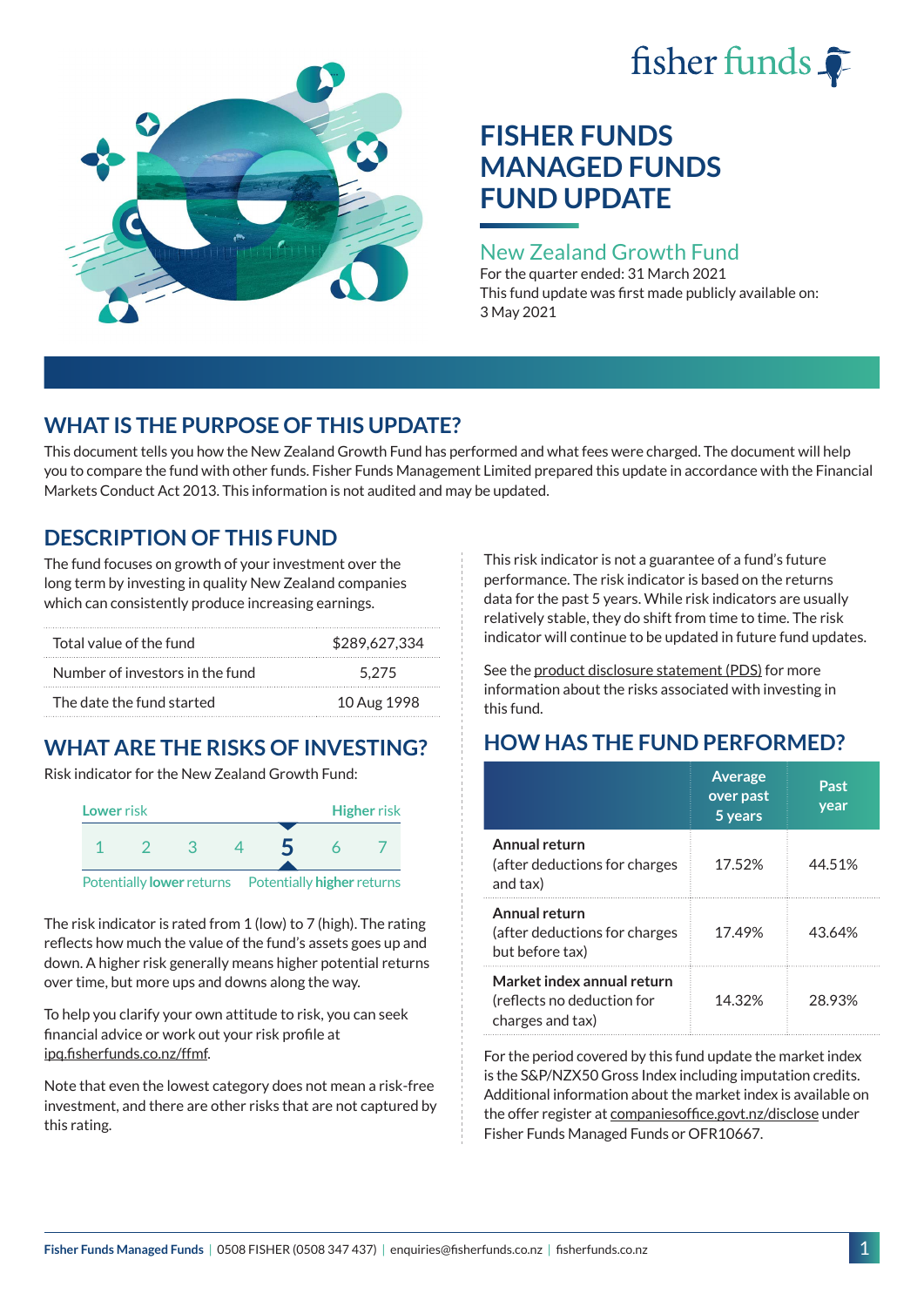## **ANNUAL RETURN GRAPH**



This shows the return after fund charges and tax for each of the last 10 years ending 31 March. The last bar shows the average annual return for the last 10 years, up to 31 March 2021.

**Important:** This does not tell you how the fund will perform in the future.

Returns in this update are after tax at the highest prescribed investor rate (PIR) of tax for an individual New Zealand resident. Your tax may be lower. The market index return reflects no deduction for charges and tax.

#### **WHAT FEES ARE INVESTORS CHARGED?**

Investors in the New Zealand Growth Fund are charged fund charges that include GST. In the year to 31 March 2020 these were:

|                                                | % of net asset value |
|------------------------------------------------|----------------------|
| <b>Total fund charges</b>                      | 3.26%                |
| Which are made up of:                          |                      |
| Total management and<br>administration charges | 1.41%                |
| Inding:                                        |                      |
| Manager's basic fee                            | 1.29%                |
| Other management and<br>administration charges | በ 12%                |
| Total performance-based fees <sup>1</sup>      | 1.85%                |

Small differences in fees and charges can have a big impact on your investment over the long term.

#### **EXAMPLE OF HOW THIS APPLIES TO AN INVESTOR**

Katie had \$10,000 in the fund at the start of the year and did not make any further contributions. At the end of the year, Katie received a return after fund charges were deducted of \$4,451 (that is 44.51% of her initial \$10,000). Katie did not pay other charges. This gives Katie a total return after tax of \$4,451 for the year.

#### **WHAT DOES THE FUND INVEST IN? Actual investment mix**

This shows the types of assets that the fund invests in.



#### **Target investment mix**

This shows the mix of assets that the fund generally intends to invest in.